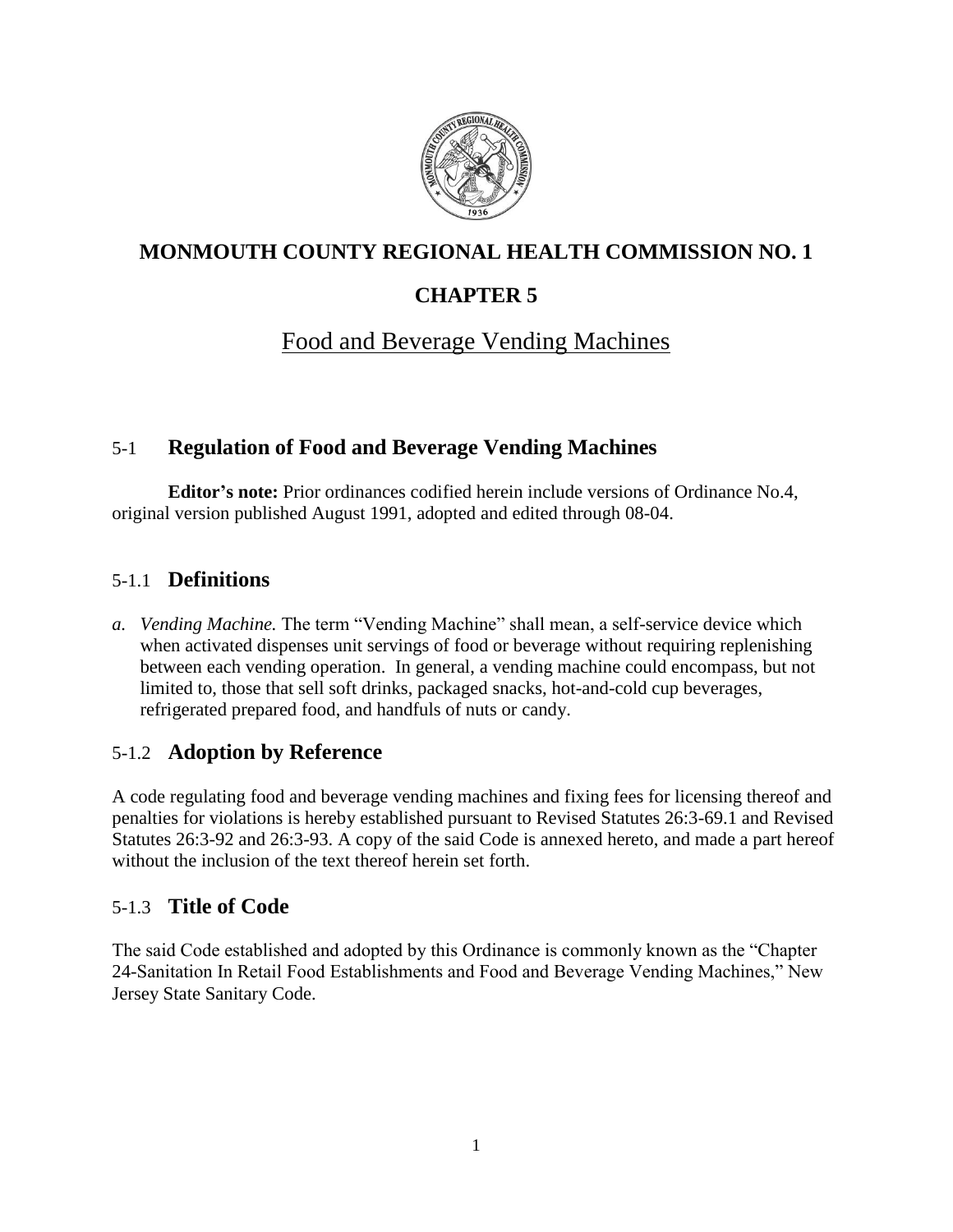## 5-1.4 **Public Record**

Three copies of the said "Chapter 24-Sanitation In Retail Food Establishments and Food and Beverage Vending Machines," New Jersey State Sanitary Code, have been placed on file in the Office of the Health Commission upon the introduction of this Ordinance and will remain on file there until final action is taken on this Ordinance for the use and examination of the public.

# 5-2 **Enforcing Officials**

The said Regional Commission, and its agents or employees, including but not limited to, its Health Officer, shall have the right of entry, at any reasonable hour, into and upon any public or private building, or premises for the purpose of enforcing the provisions of such Code and of this Ordinance, or determining whether such provisions of such Code and of this Ordinance, or determining whether such provisions or the rules and regulations of this Regional Commission are being complied with and obeyed. No person shall oppose such entry or hinder or interfere with this Regional Commission or any of its agents or employees, or Health Officer, all as aforesaid in the performance of their duties.

# 5-2.1 **Enforcing Health Department**

This Ordinance may be enforced by and in the name of this Regional Health Commission by proceedings instituted and prosecuted in a court having jurisdiction of such proceedings in the Regional.

## 5-3 **Conditions of Operation**

The said Regional Health Commission No. 1 hereby declares that it shall be unlawful for any person, firm, or corporation to conduct or engage in the operation of a food or beverage vending machine without having obtained a health license. All food and beverage vending machine licenses shall commence as of January 1st and expire on December 31st of each year.

## 5-4 **Fees and Licensing**

The said Regional Health Commission No. 1 hereby fixes the fees for the licensing of food and beverage vending machines as follows:

## 5-4.1 **Fixed Fees**

Fees for licensing of food and beverage vending machines are fixed at \$50.00 per machine per year.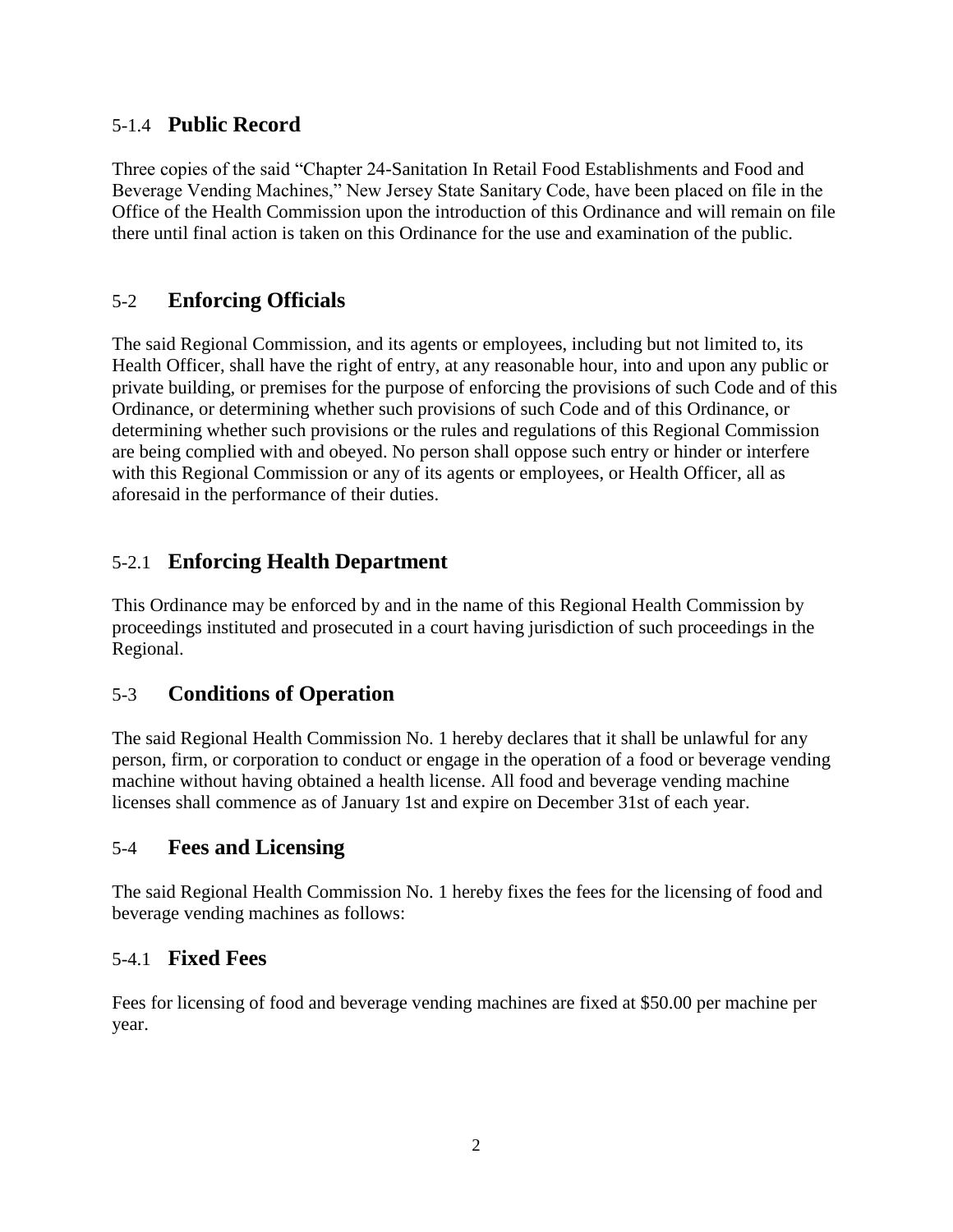# 5-5 **License Application**

Applications for licenses shall be made to the Monmouth County Regional Health Commission No. 1 in accordance with the provisions of "Chapter 24- Sanitation in Retail Food Establishments and Food and Beverage Vending Machines". Applicants shall submit an application on a form provided by the Regional Health Commission along with a fee of fifty (\$50.00) dollars for each food and beverage vending machine by January 1 of each year. Any person, firm or corporation intending to conduct or engage in the operation of a food and beverage vending machine must submit the license application and proper fee prior to beginning operation. All license fees covered pursuant to Section 6 et seq. of this Ordinance shall be paid directly to the Monmouth County Regional Health Commission No. 1.

## 5-6 **Transferability**

No license of any food and beverage vending machine may be transferred to any other person, firm, corporation or location.

# 5-7 **State Compliance**

All food and beverage vending machines shall be operated and maintained in compliance with the provisions of "Chapter 24-Sanitation In Retail Food Establishments and Food and Beverage Vending Machines," in compliance with the provisions of this Ordinance and in compliance with the Title 24, Revised Statutes of New Jersey.

## 5-8 **Suspension**

License issued under this Ordinance may be suspended or revoked by the Monmouth County Regional Health Commission No. 1 in accordance with the provisions of "Chapter 24-Sanitation In Retail Food Establishments and Food and Beverage Vending Machines".

# 5-9 **General Penalties; Continuing Violations**

## 5-9.1 **Violations and Penalties**

Any person who violates any provision of this Ordinance or Code established herein shall, upon conviction thereof, be liable to a penalty of not less than Ten (\$10.00) Dollars nor more than Five Hundred (\$500.00) Dollars for each violation, each day a particular violation continues shall constitute a separate offense. Upon refusal or neglect, upon and after conviction, to pay the amount of said penalty or fine, the person so convicted shall be subject to be committed to the County Jail for a period not exceeding ninety (90) days, all at the discretion of the Municipal Magistrate or other officer before whom the complaint shall be brought.